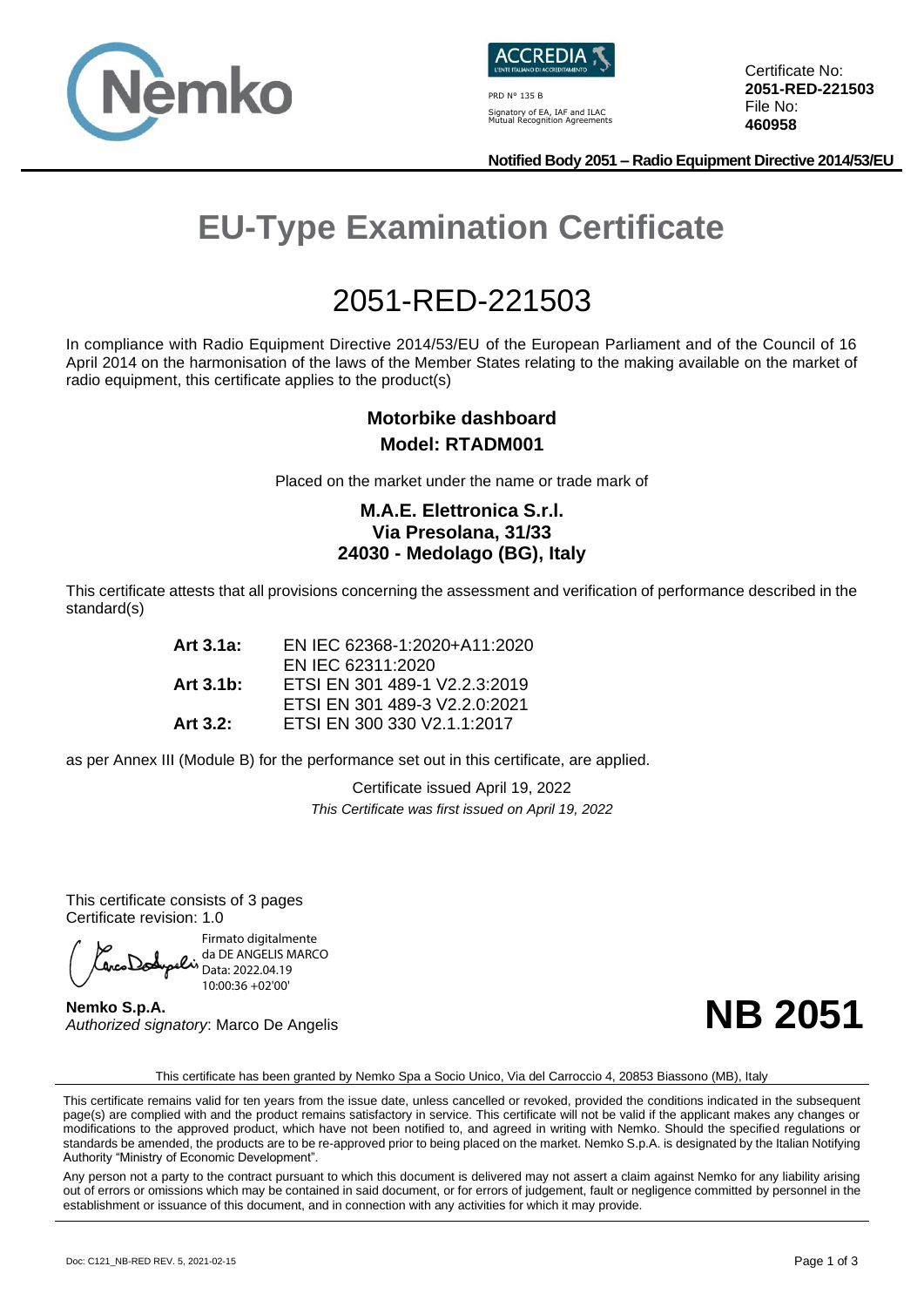



PRD N° 135 B Signatory of EA, IAF and ILAC Mutual Recognition Agreements Certificate No: **2051-RED-221503** File No: **460958**

## **ANNEX 1 – PRODUCT SPECIFICATIONS**

#### **PRODUCT DESCRIPTION**

| Equipment identification: Motorbike dashboard |          |  |
|-----------------------------------------------|----------|--|
| Model/type:                                   | RTADM001 |  |
| Variants:                                     |          |  |
| Brand/trade name:                             | m.q.ɛ.   |  |
| Supply voltage:                               | 14.5 Vdc |  |
| Rated power/current:                          | 8 A      |  |

#### **TECHNICAL CHARACTERISTICS**

| Type of radio interface: | <b>RFID</b>                                                                                 |
|--------------------------|---------------------------------------------------------------------------------------------|
| Intended purpose:        | RFID interface for motorbike dashboard                                                      |
| Class of equipment:      | Class I, Sub-classes 41 e 42 (Inductive applications) of Commission Decision<br>2000/299/EC |
| Frequency range:         | 134 kHz (assigned band $119 \div 140$ kHz)                                                  |
| Transmit power:          | < 42 dBµA/m @10 m (measured -8.3 dBµA/m @10 m)                                              |
| Modulation type:         | <b>FSK</b>                                                                                  |
| Antenna type:            | Dedicated (loop antenna)                                                                    |
| Maximum antenna gain:    | ۰                                                                                           |
| Firmware:                | Not applicable                                                                              |

#### **MANUFACTURER**

| Name:    | M.A.E. Elettronica S.r.I.                           |
|----------|-----------------------------------------------------|
| Address: | Via Presolana, 31/33 - 24030 - Medolago (BG), Italy |

#### **ADDITIONAL INFORMATION**

None.

Firmato digitalmente da DE ANGELIS MARCO Data: 2022.04.19 10:01:23 +02'00'

**Nemko S.p.A.** *Authorized signatory*: Marco De Angelis

**Nemko Italy** Nemko Spa a Socio Unico, Via del Carroccio 4, 20853 Biassono (MB) TEL +39 039 220 12 01 FAX +39 039 220 12 21 EMAIL segreteria@nemko.com COD.FISC./P.IVA IT02540280969 CAP.SOC. € 895.960,00 i.v. ISCR.R.I. MB 02540280969 **nemko.com/it** Doc: C121\_NB-RED REV. 5, 2021-02-15